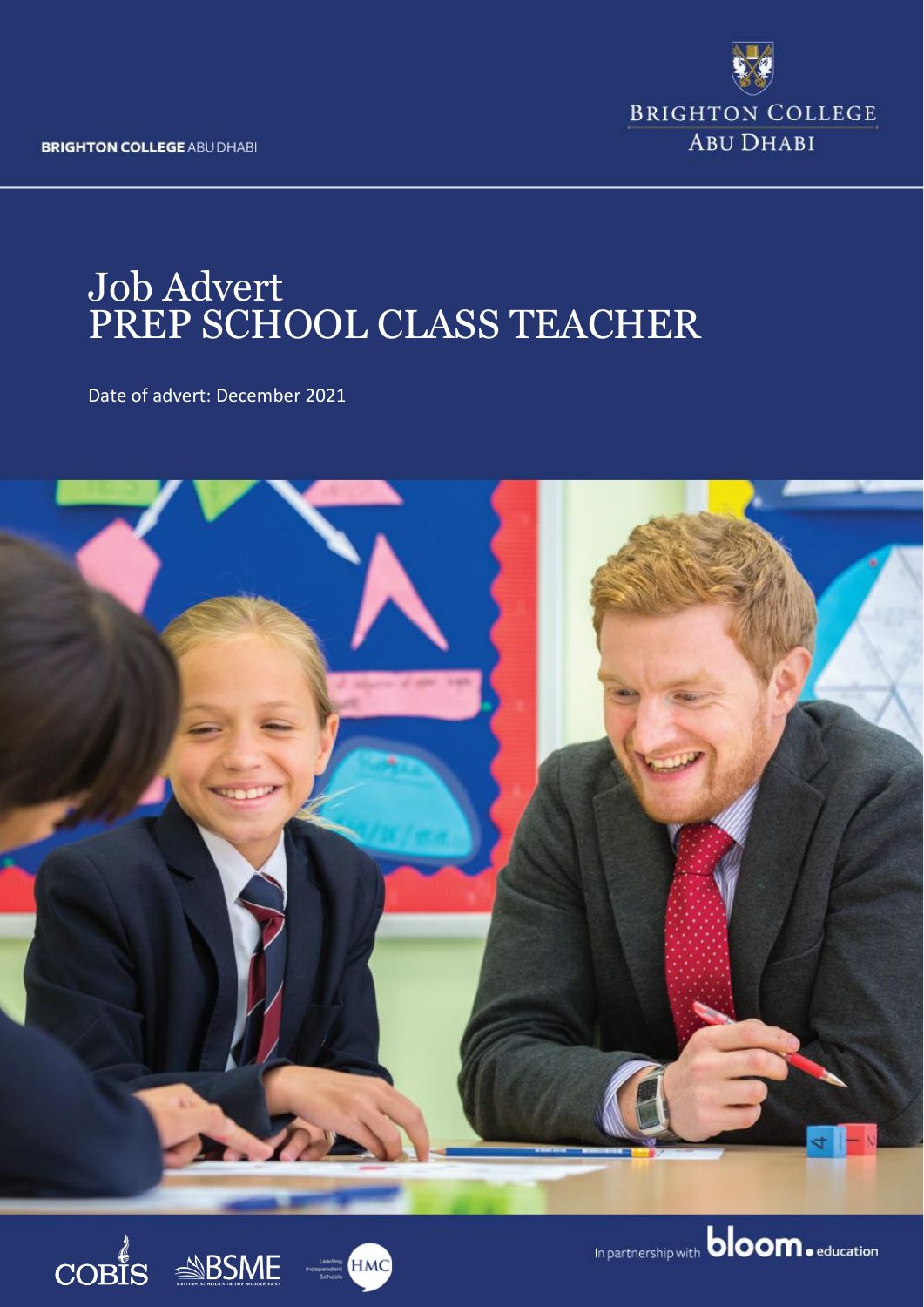

### **Brighton College Abu Dhabi wishes to recruit an outstanding Prep School Class Teacher.**

Brighton College Abu Dhabi, a sister school of Brighton College UK is a leading Independentstyle British International School located in the United Arab Emirates. Founded in 2011 at a prime location on Abu Dhabi Island on a purpose-built, state-of-the-art campus, the College is heavily over-subscribed and was rated outstanding in all six categories at the most recent ADEK inspection (2018). The full report is available on the website.

The school is a member of COBIS and BSME and the Head Master is an international member of HMC.



Brighton College Abu Dhabi benefits from a strong partnership with Brighton College, the UK's top co-educational independent school, and with Brighton College Al Ain, Brighton College Dubai, Brighton College Bangkok and as of this year, Brighton College Singapore. The Brighton family of schools currently educates more than 5,000 pupils.

A key component of Brighton's internationalism is the importance it places upon ensuring that its sister schools are authentically interpreting its values and ethos. Each school combines academic excellence with a wealth of co-curricular opportunities, all underpinned by a deep commitment to the individual needs and enthusiasms of every child. All pupils in the Brighton family of schools are valued for their own sake and encouraged to develop their talents to the full, in a community where there are no stereotypes and every achievement, however small, is noticed.

Brighton's success is built upon recruiting genuinely inspirational teachers who can enthuse about their subject and will maintain an exciting and vibrant intellectual environment in which children are able to explore their interests, develop their existing talents and acquire new ones.

This is a unique opportunity to join an exceptional and hardworking team with the united goal of ensuring that every child reaches their potential both academically and socially, by pushing boundaries and broadening horizons. Our positioning as one of the leading academic schools in the Middle East, is testament to the dedication and hard work of our Common Room.

Packages are amongst the best globally with an excellent basic salary and comprehensive benefits. We also offer exceptional levels of financial support for Continuing Professional Development.

The position of **Prep School Class Teacher** is central to the education of children in the Prep School. This is a demanding and varied role where you need to have a genuine love of working with children and a strong desire and commitment to ignite their curiosity and inspire them to greatness.

Are you able to demonstrate a clear passion for teaching and learning and high levels of professionalism in all that you do? Are you a pro-active team player - positive, flexible and calm under pressure when working in a busy school environment? Do you ensure that the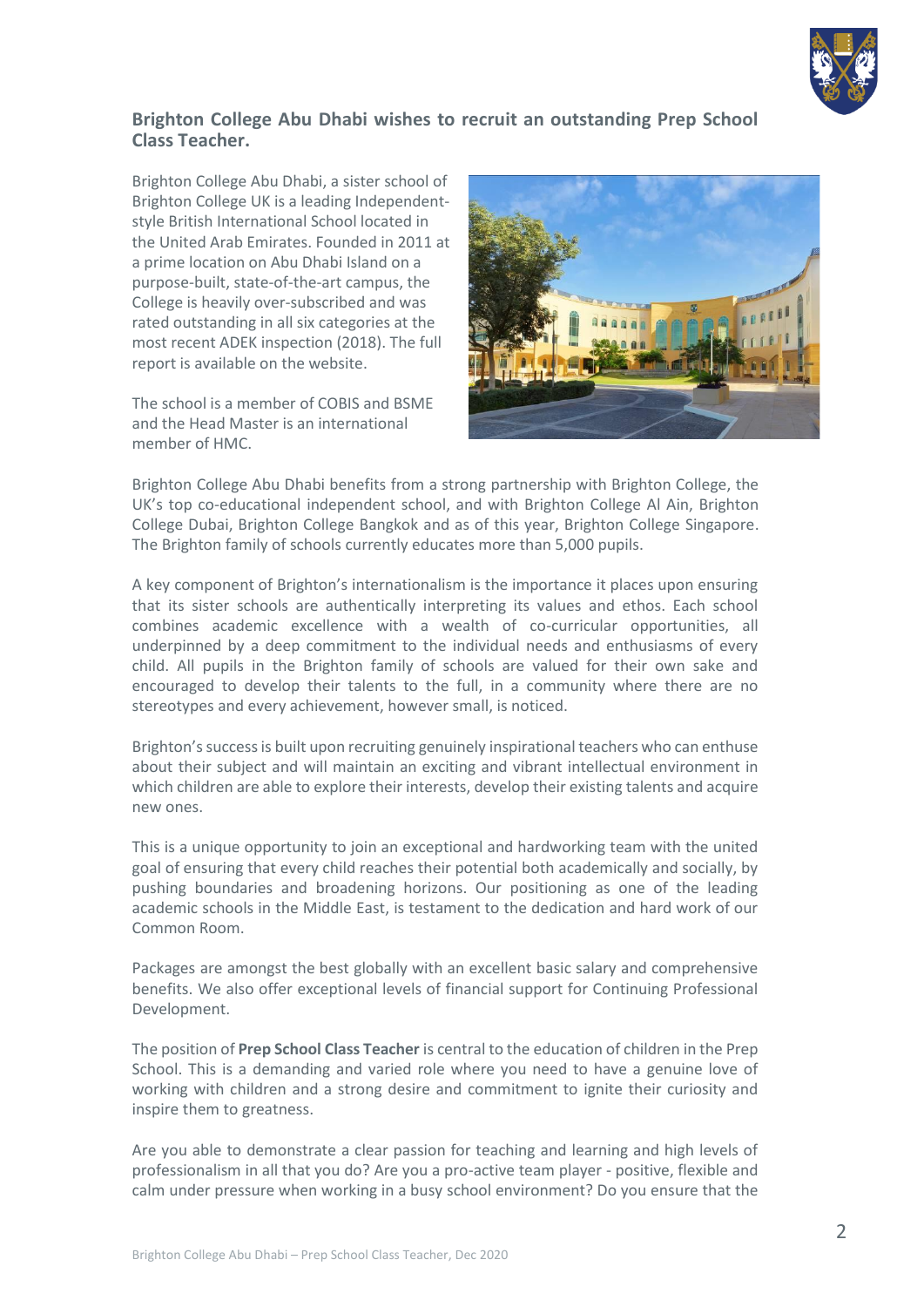

needs of the children are always your main consideration? If so, we would love to hear from you!

#### PERSON SPECIFICATION

- Essential qualities will include the ability to work collaboratively and to present to parents, pupils and colleagues a warm, engaging and approachable personality
- The successful candidate will have a Bachelor of Education or a degree in another related field with an educational qualification for a specific stage. Qualifications must be from a recognised academic institution.
- A distinguished record of teaching
- A strong record of professional development
- The successful candidate for this challenging and rewarding position will have at least 2 years' experience

## JOB DESCRIPTION

Responsible for: The position of Prep School Class Teacher is central to the education of children in Upper Primary (Key Stage 2) in the Prep School. This is a demanding and varied role where you need to have a genuine love of working with children and a strong desire and commitment to ignite their curiosity and inspire them to greatness.

Consulting with: All staff

Reporting to: Head of Year

## RESPONSIBILITIES OF POSITION

- To be an ambassador of the College at all times, in school and the United Arab Emirates
- To teach a maximum of an 80% teaching timetable, carry out duties, cover for absent colleagues and actively support the Co-Curricular Programme leading a minimum of two activities per week

#### **Teaching and Learning**

- To teach creative, engaging and outstanding lessons, according to the educational needs and interests of all the children in your care
- To encourage each pupil to reach their academic potential through enthusiastic and personalised teaching, with challenge and depth, rigorous record keeping and follow up
- To be aware of and comply with all the College academic policies
- To develop and share planning and resources
- To assist with covering colleagues as required
- To attend all meetings and INSET as required
- To prepare, invigilate and assess internal and external tests and examinations